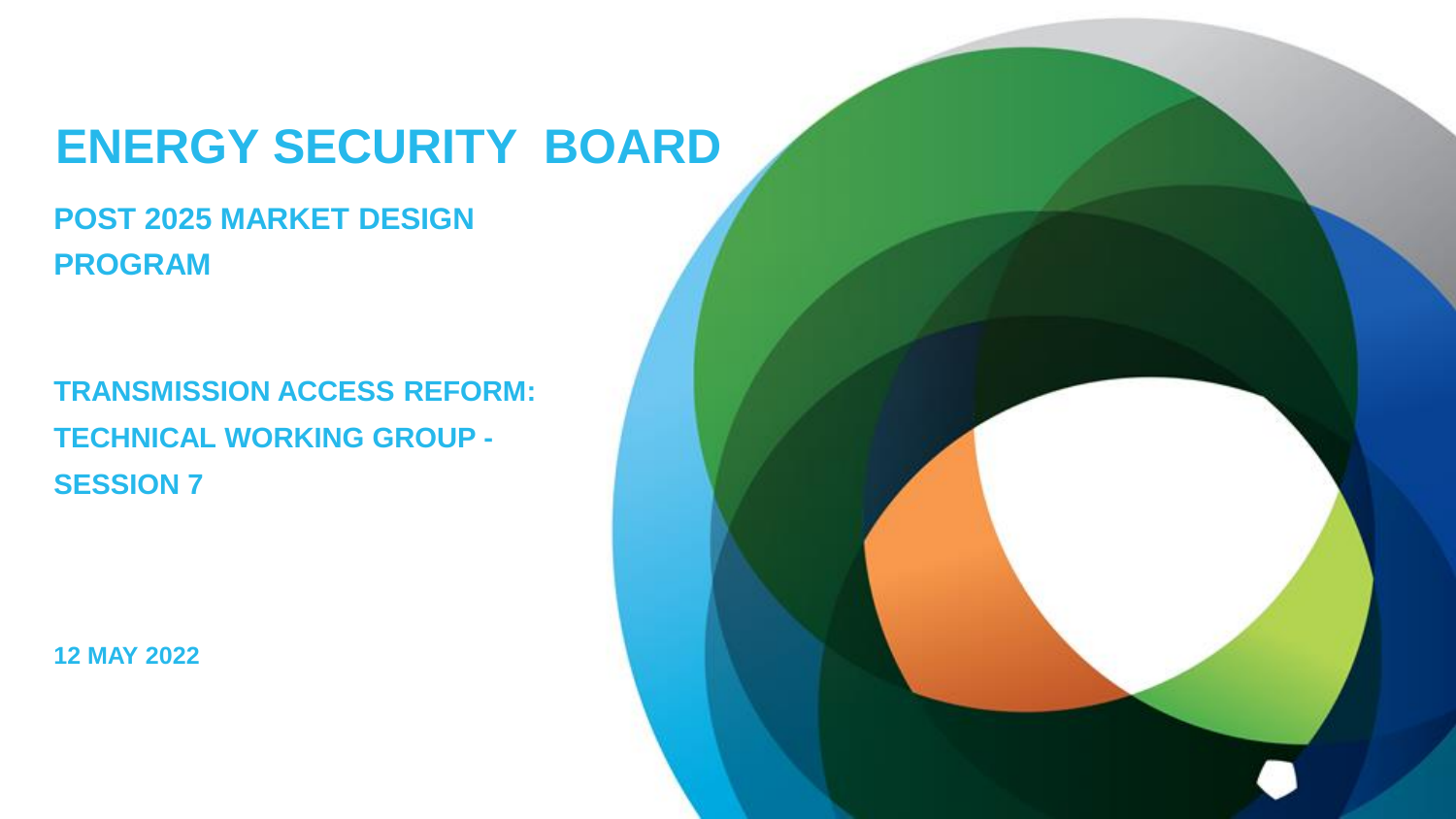

#### **AGENDA**

| <b>Time</b> | <b>Topic</b>                                                 |
|-------------|--------------------------------------------------------------|
| 3:00        | Welcome, objectives and agenda                               |
| 3:05        | Webinar on transmission access consultation paper            |
| 3:15        | Discussion of options for CMM allocation metric              |
| 4:00        | Update on Clean Energy Council work on congestion management |
| 4:50        | <b>Next Steps</b>                                            |
| 5:00        | Thanks and Close                                             |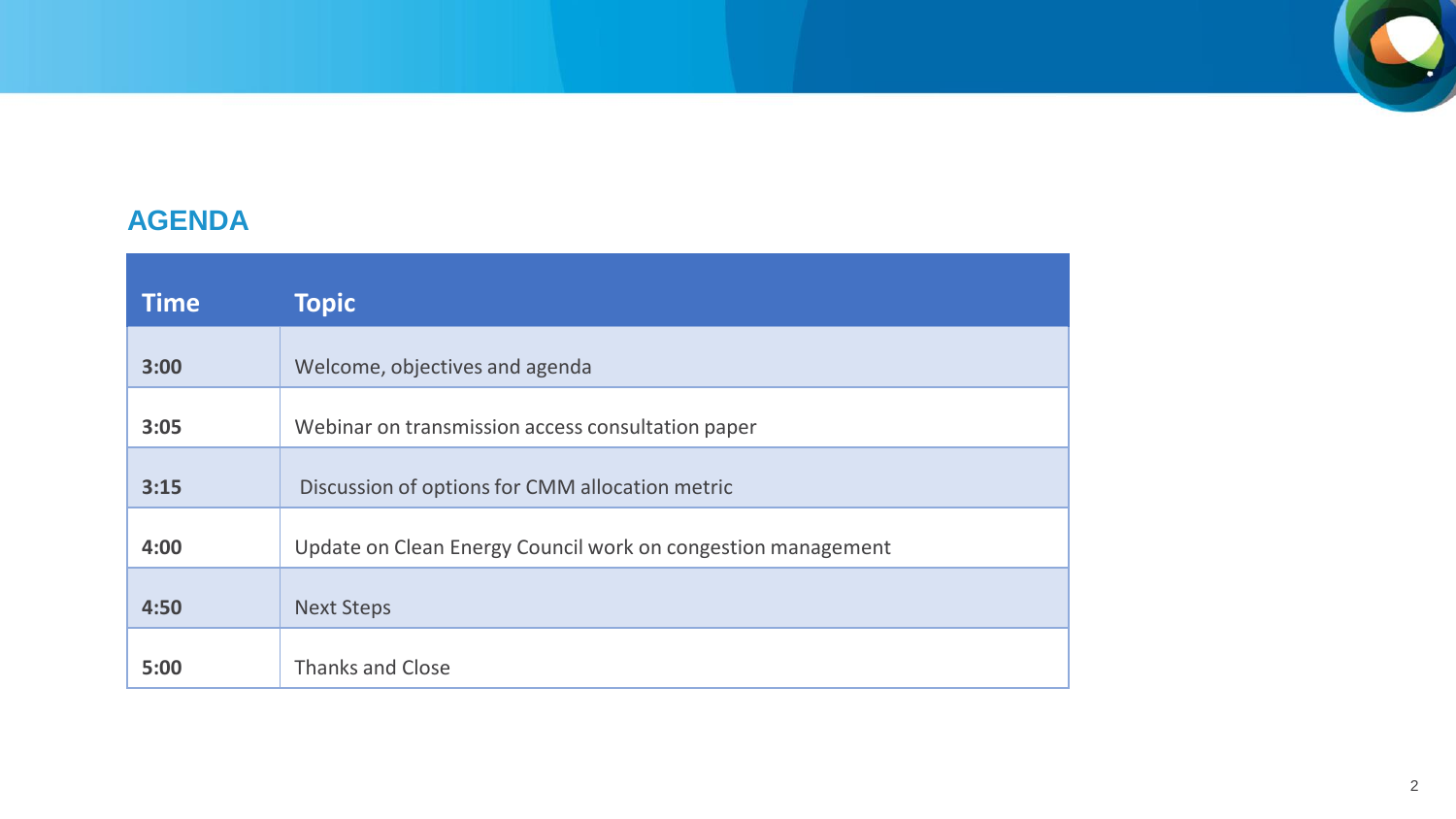# **ACCESS ALLOCATION OPTIONS**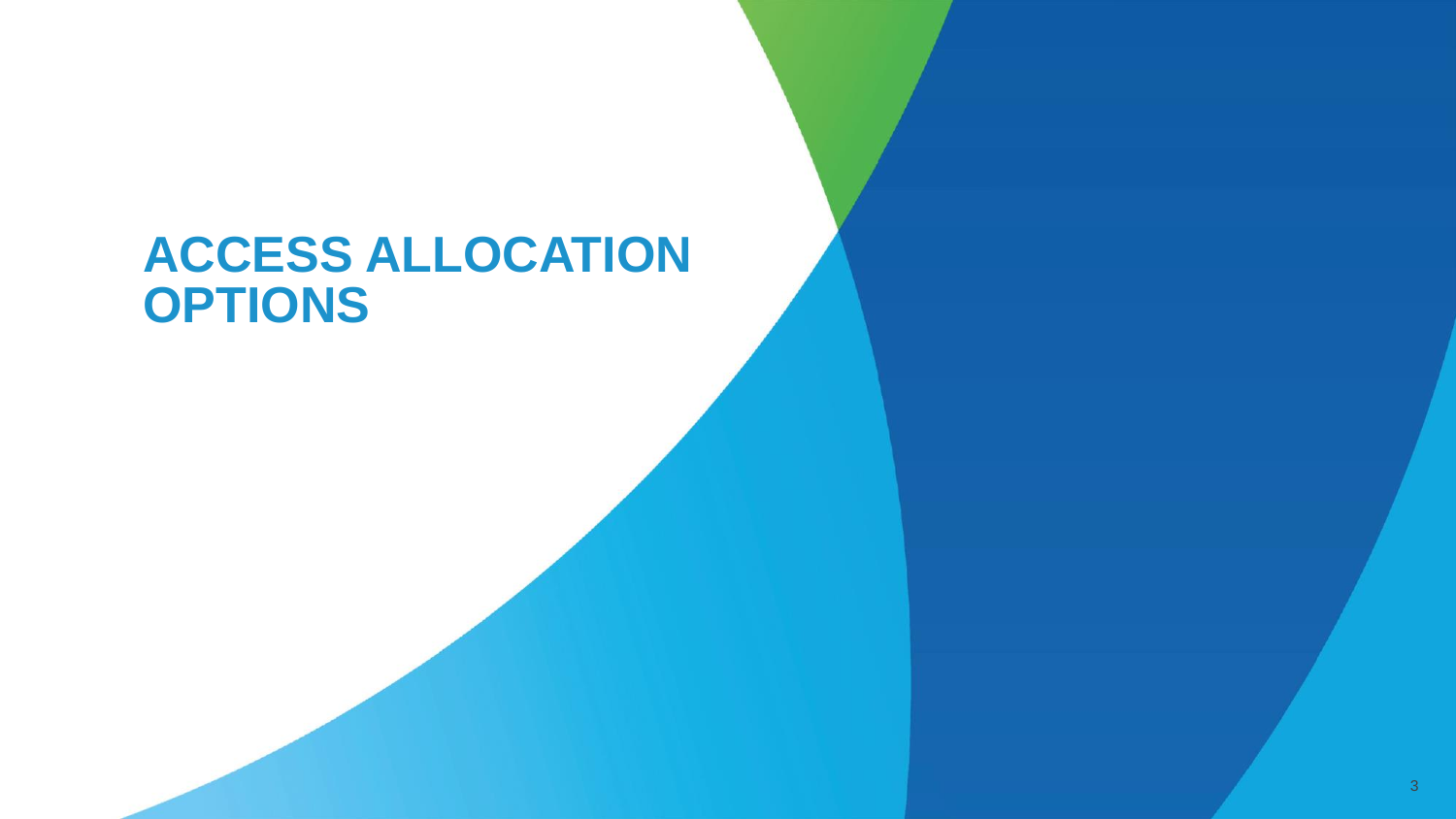#### **WHAT IS ACCESS?**



Allocated access must represent a feasible dispatch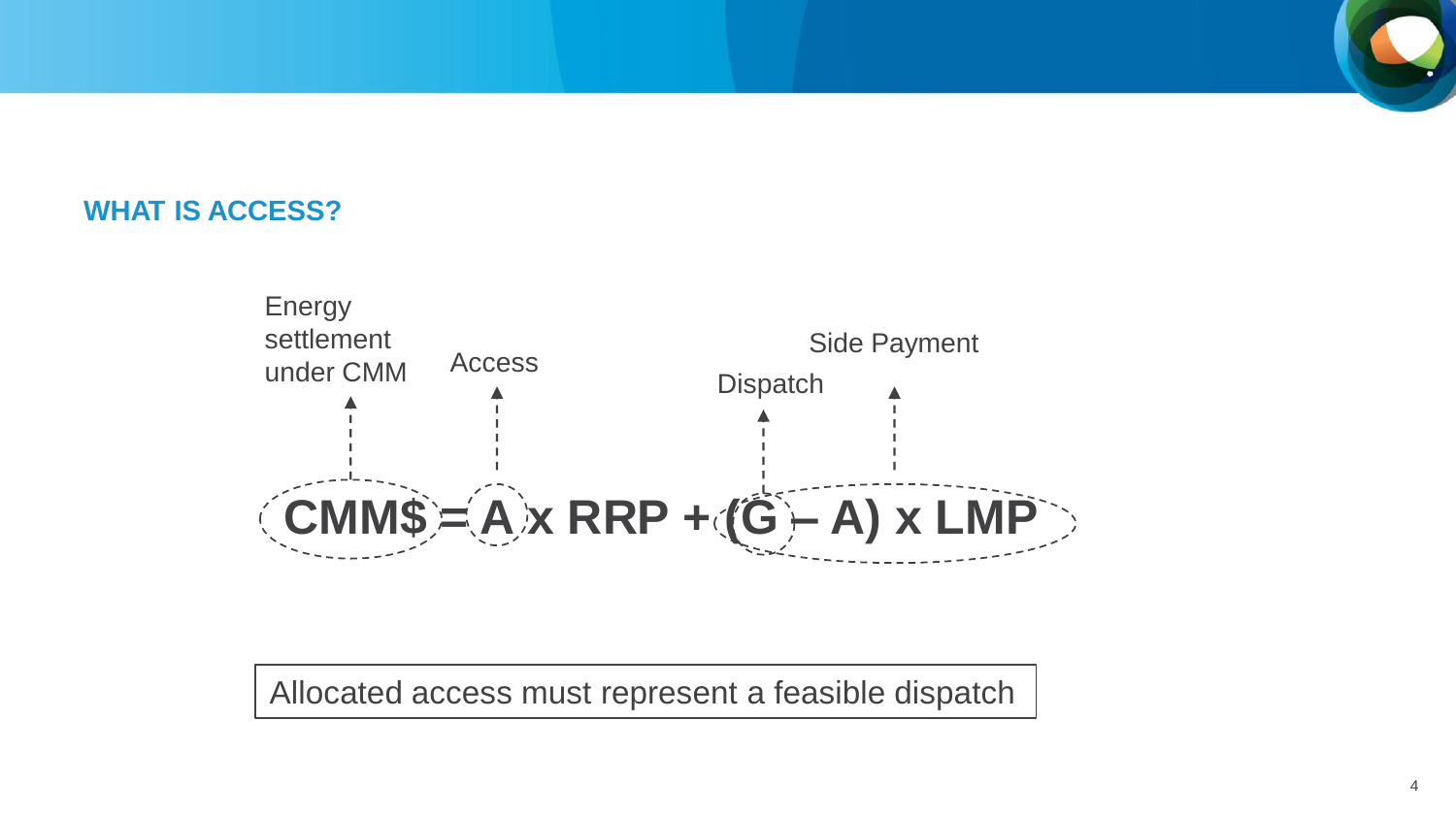#### **RADIAL FLOWGATE (CONSTRAINT)**

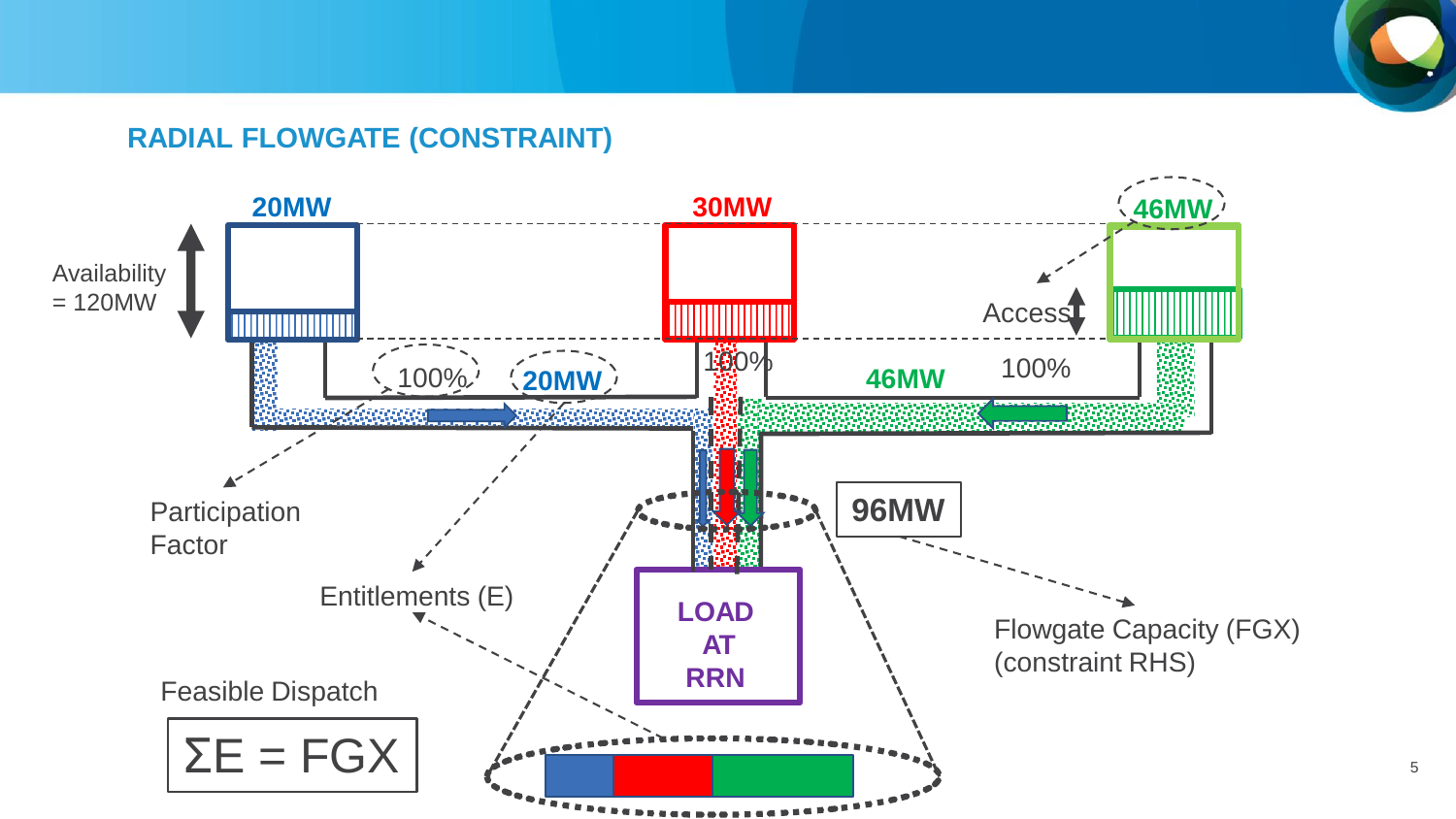#### **LOOP FLOW CONSTRAINT**

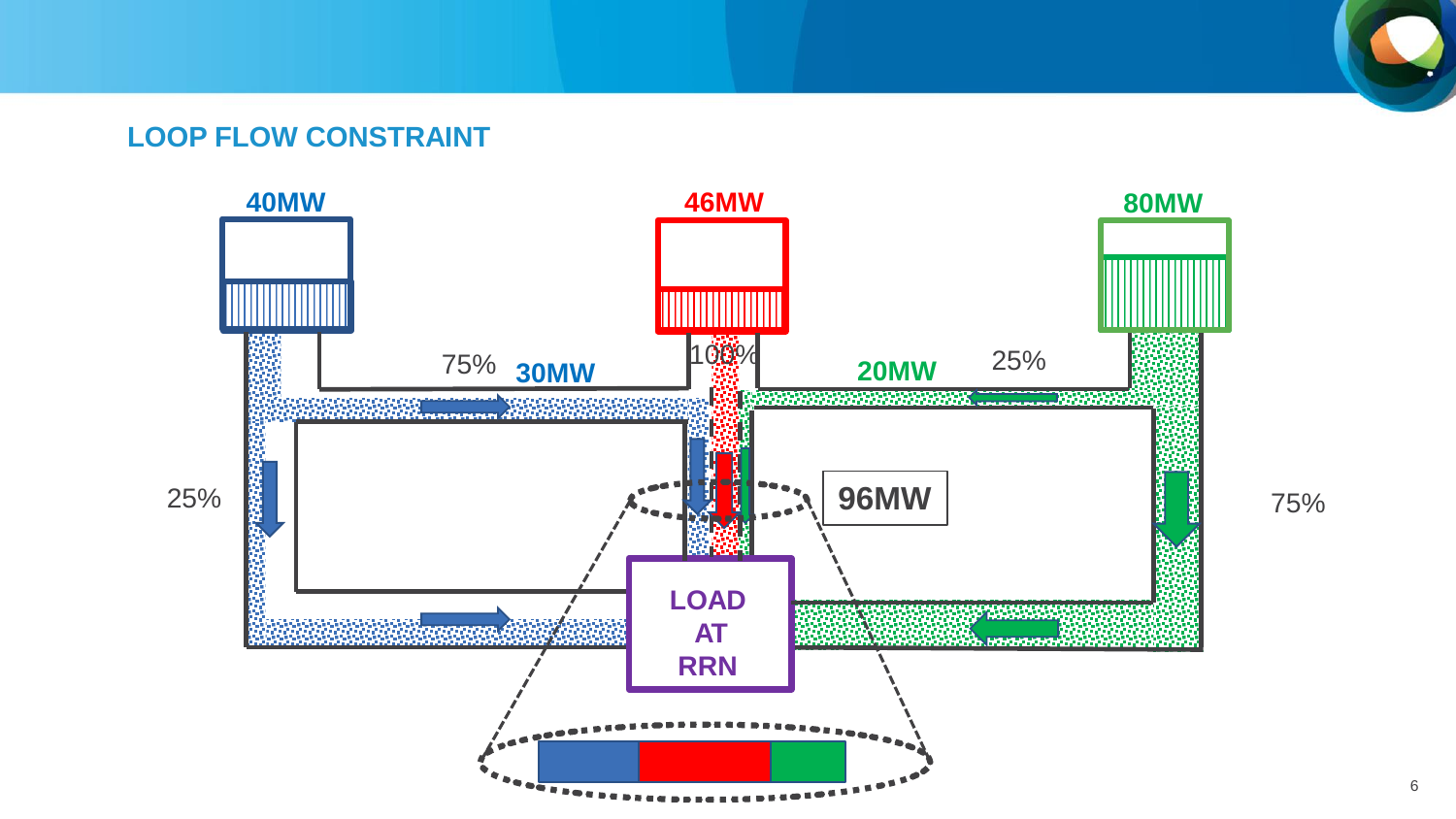#### **MAKE IT "FAIR":** *PRO RATA ACCESS*

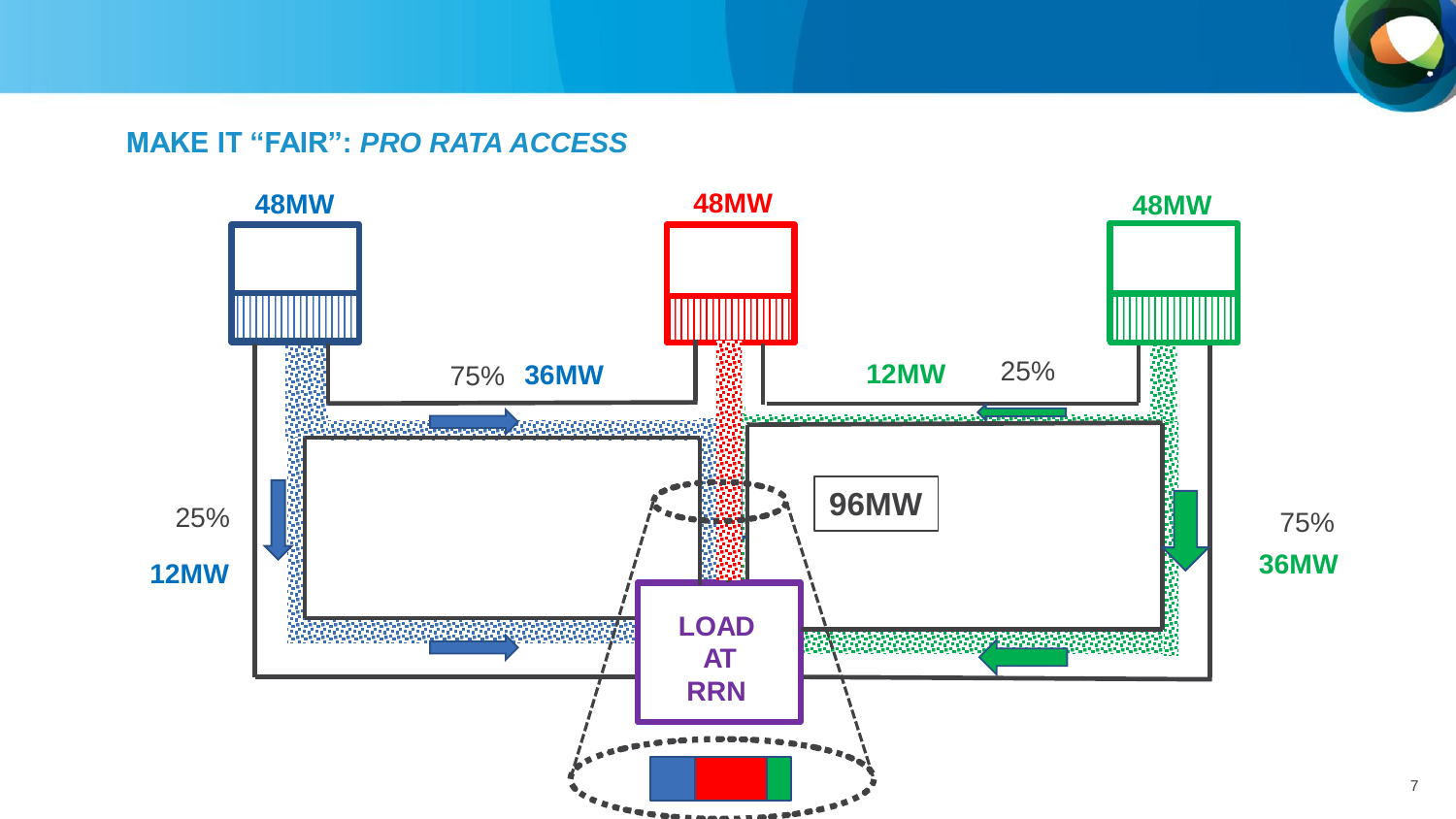#### **OR IS THIS "FAIRER": PRO RATA ENTITLEMENTS**

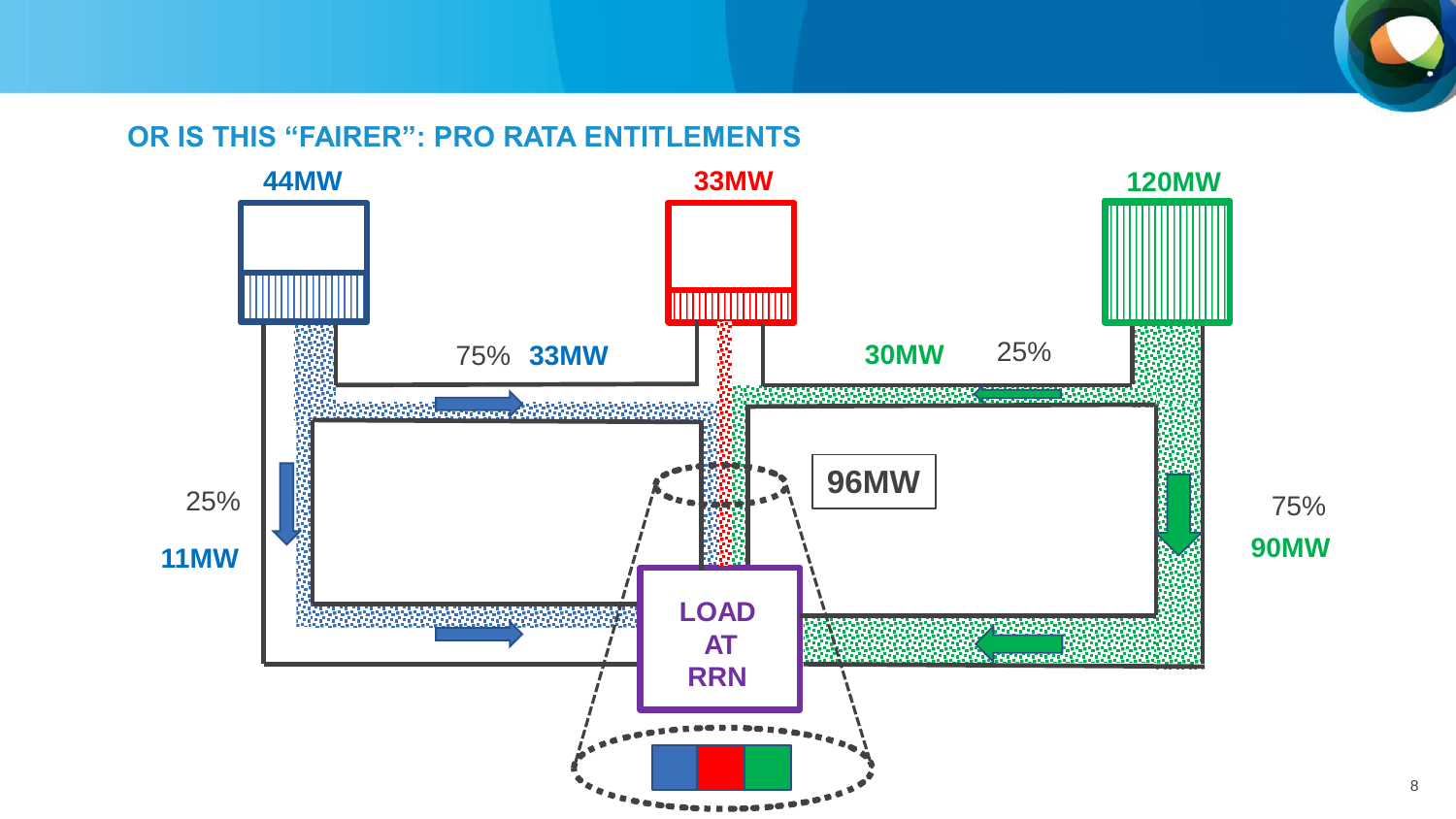#### **MAKE IT LIKE TODAY'S DISPATCH:** *WINNER TAKES ALL*

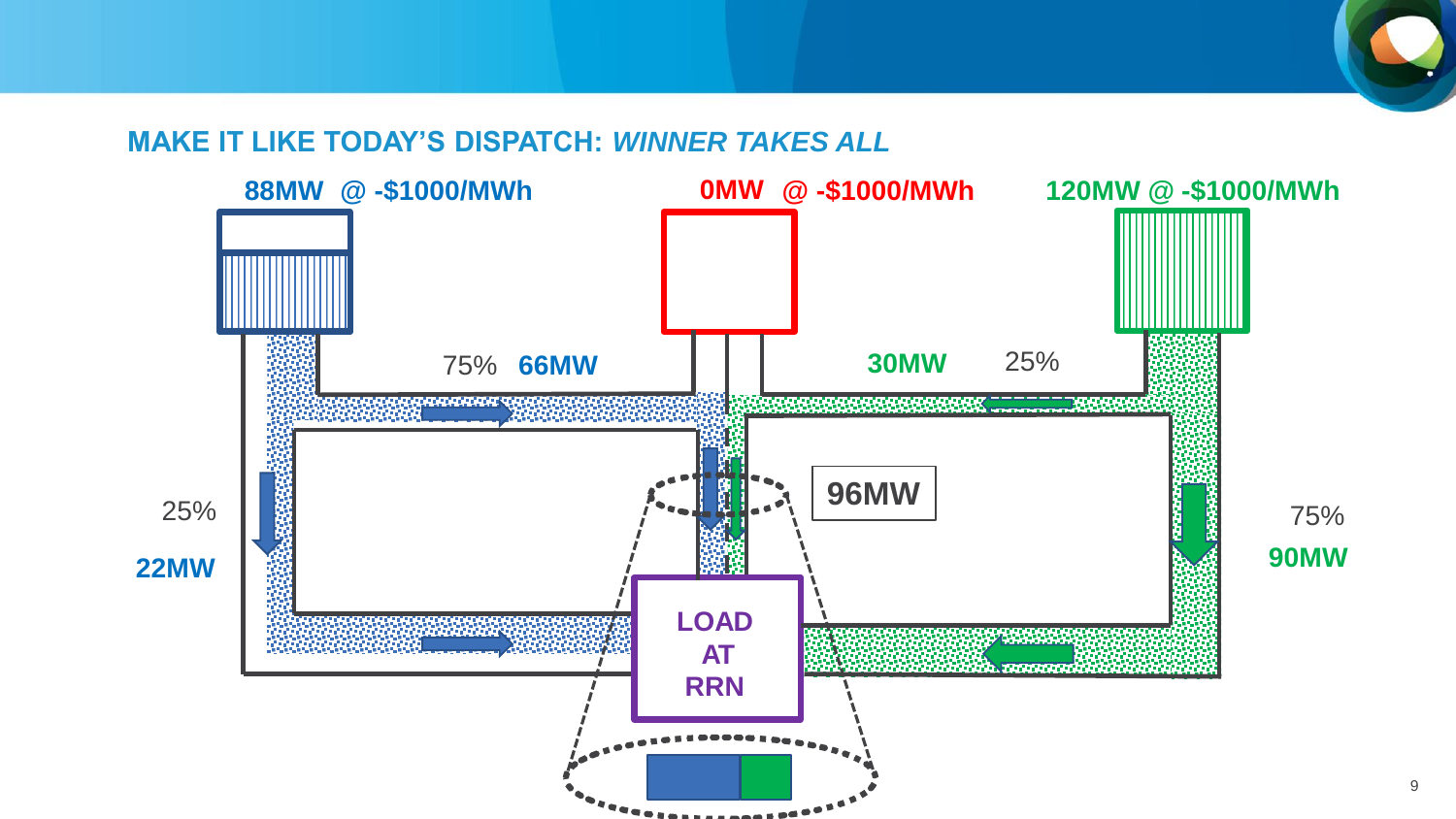#### **MAKE IT LIKE FUTURE DISPATCH:** *INFERRED EFFICIENT DISPATCH*

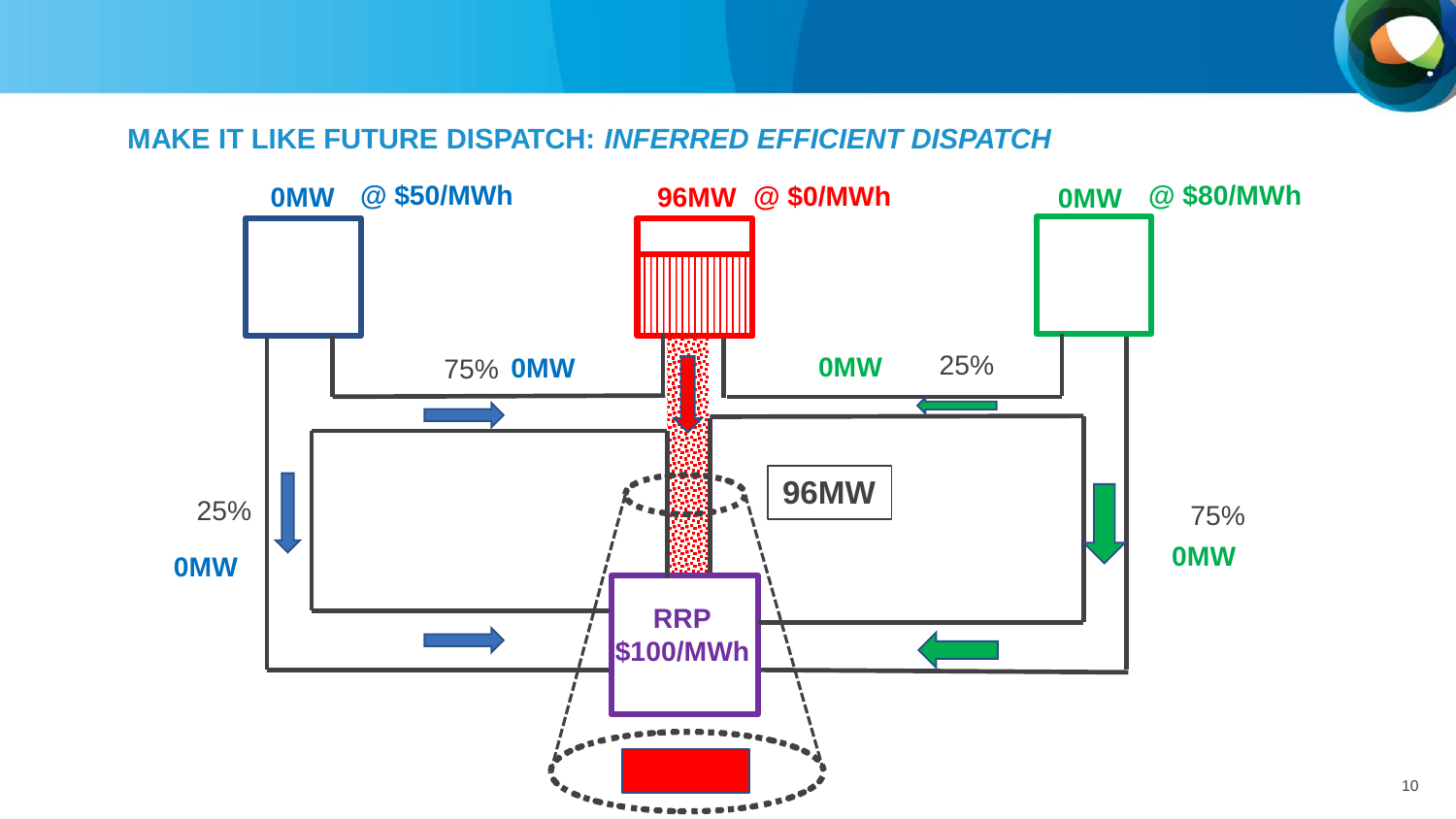#### **INFERRED ECONOMIC DISPATCH: HIGH RRP**

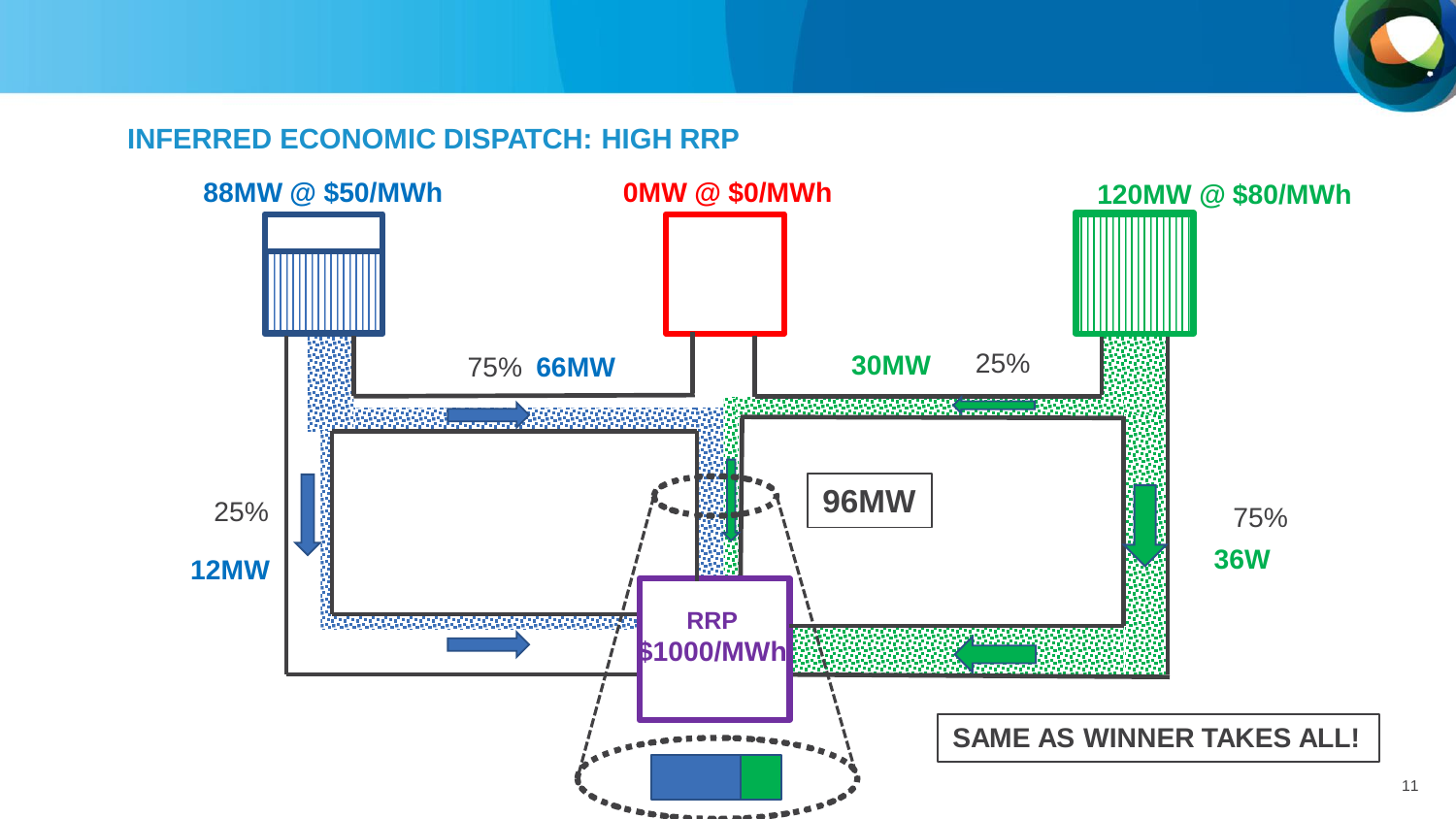#### **PRO RATA ACCESS**

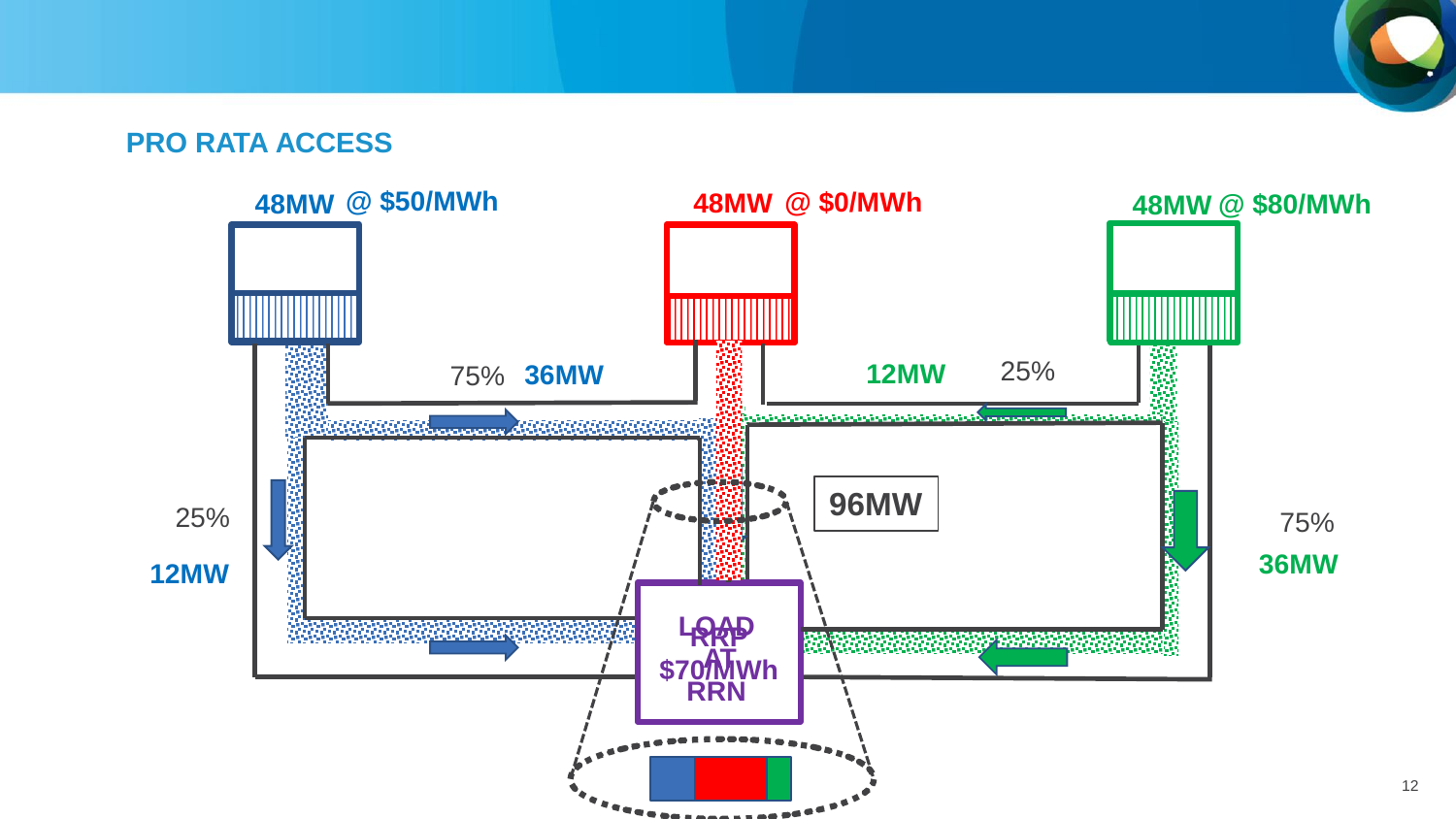#### **PRO RATA ACCESS: REMOVE OUT-OF-MERIT PLANT**

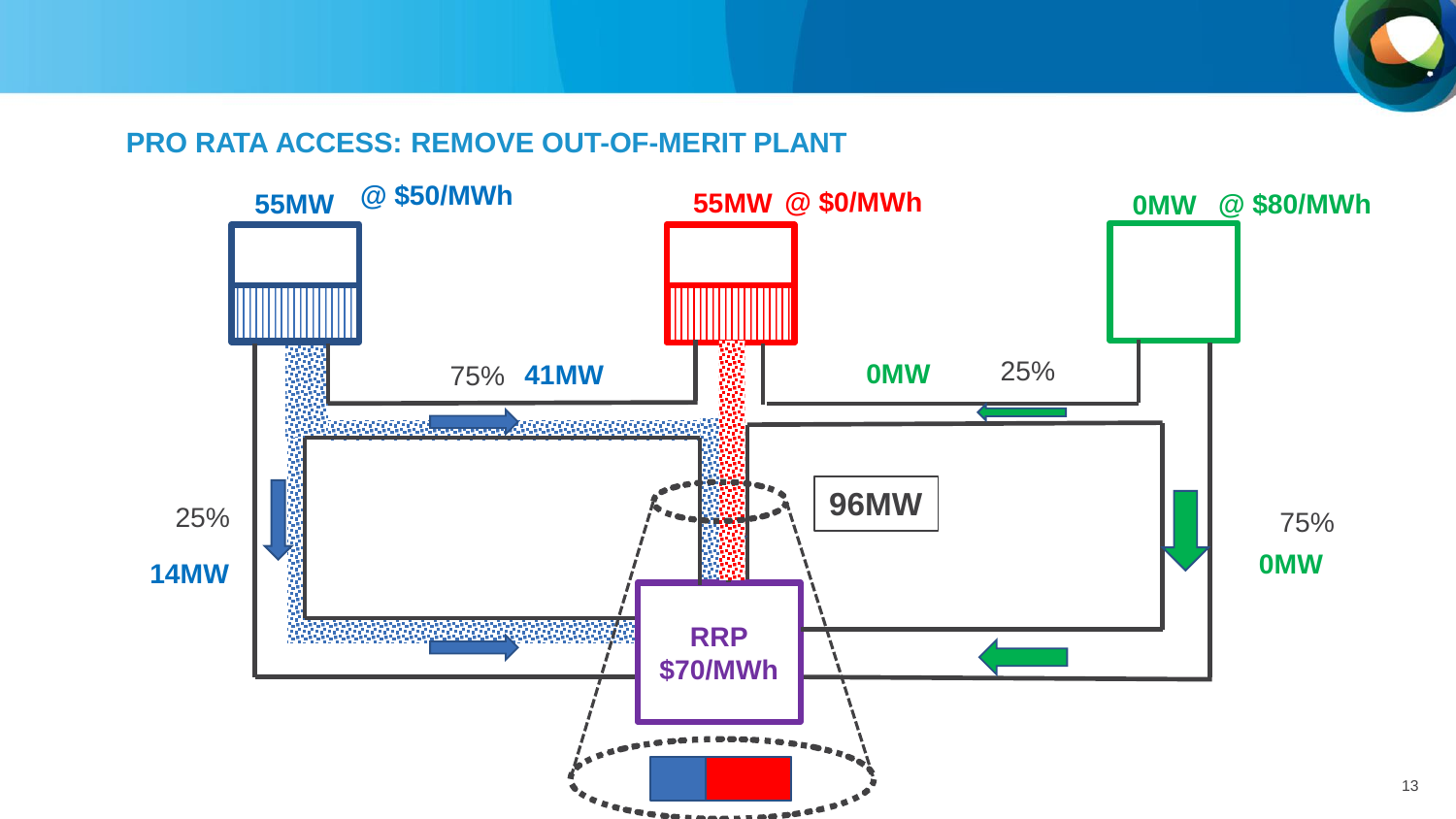

14

#### **SHARE THE PAIN:** *ENHANCED PRO RATA (PAIN = CMM PROFIT / UNCONSTR PROFIT)*

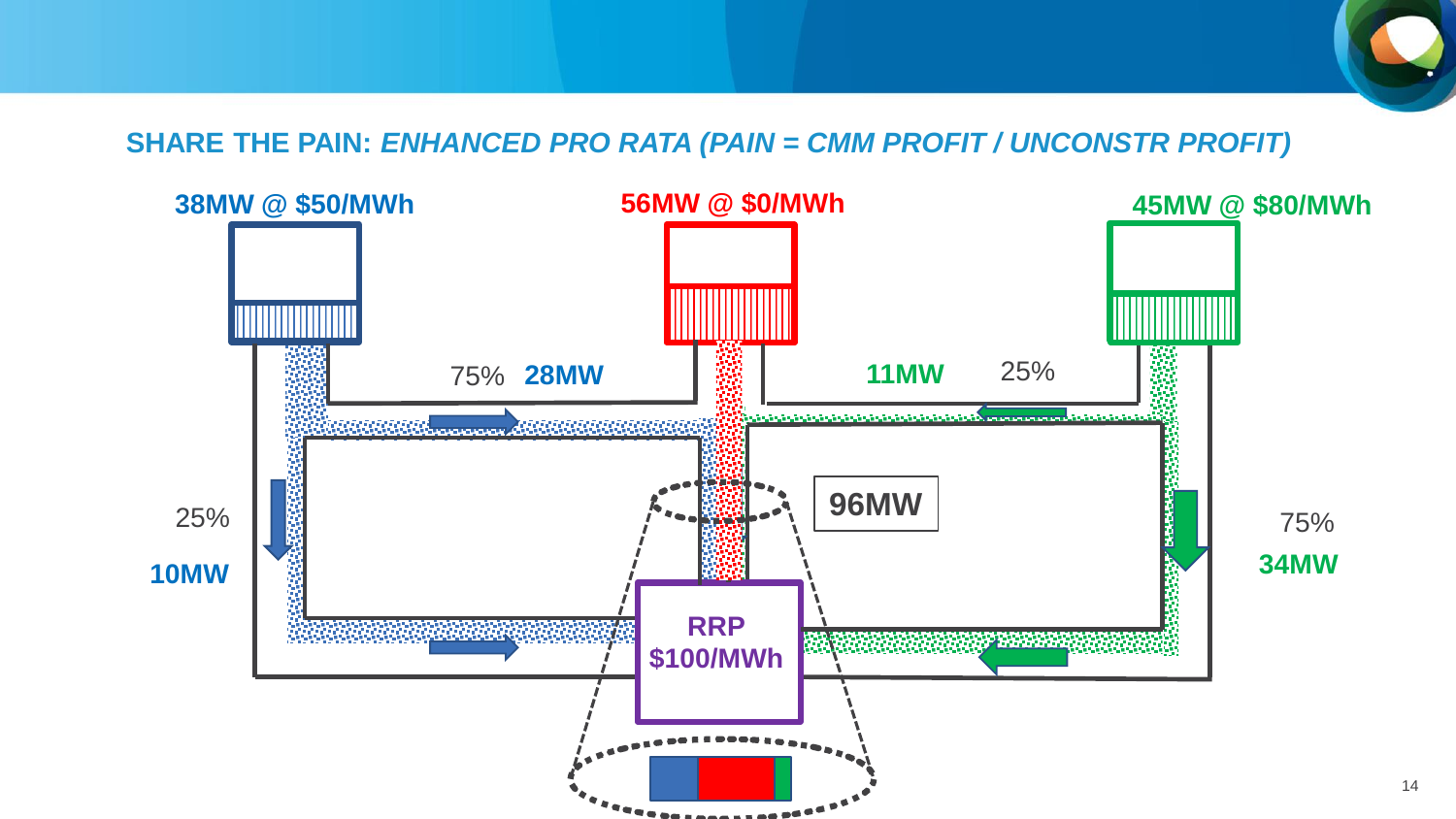

### **ACCESS ALLOCATION SUMMARY**

| <b>Allocation Method</b>                |                         |                |                |
|-----------------------------------------|-------------------------|----------------|----------------|
|                                         | <b>Allocated Access</b> |                |                |
| <b>Pro Rata Access</b>                  | 48                      | 48             | 48             |
| Enhanced Pro Rata <sup>+</sup>          | 38                      | 56             | 45             |
| <b>Pro Rata Entitlements</b>            | 44                      | 33             | 120            |
| <b>Winner Takes All</b>                 | 88                      | $\overline{0}$ | 120            |
| Inferred Economic Dispatch <sup>+</sup> | $\overline{0}$          | 96             | $\overline{0}$ |

(+) Assuming inferred operating costs and RRP = \$100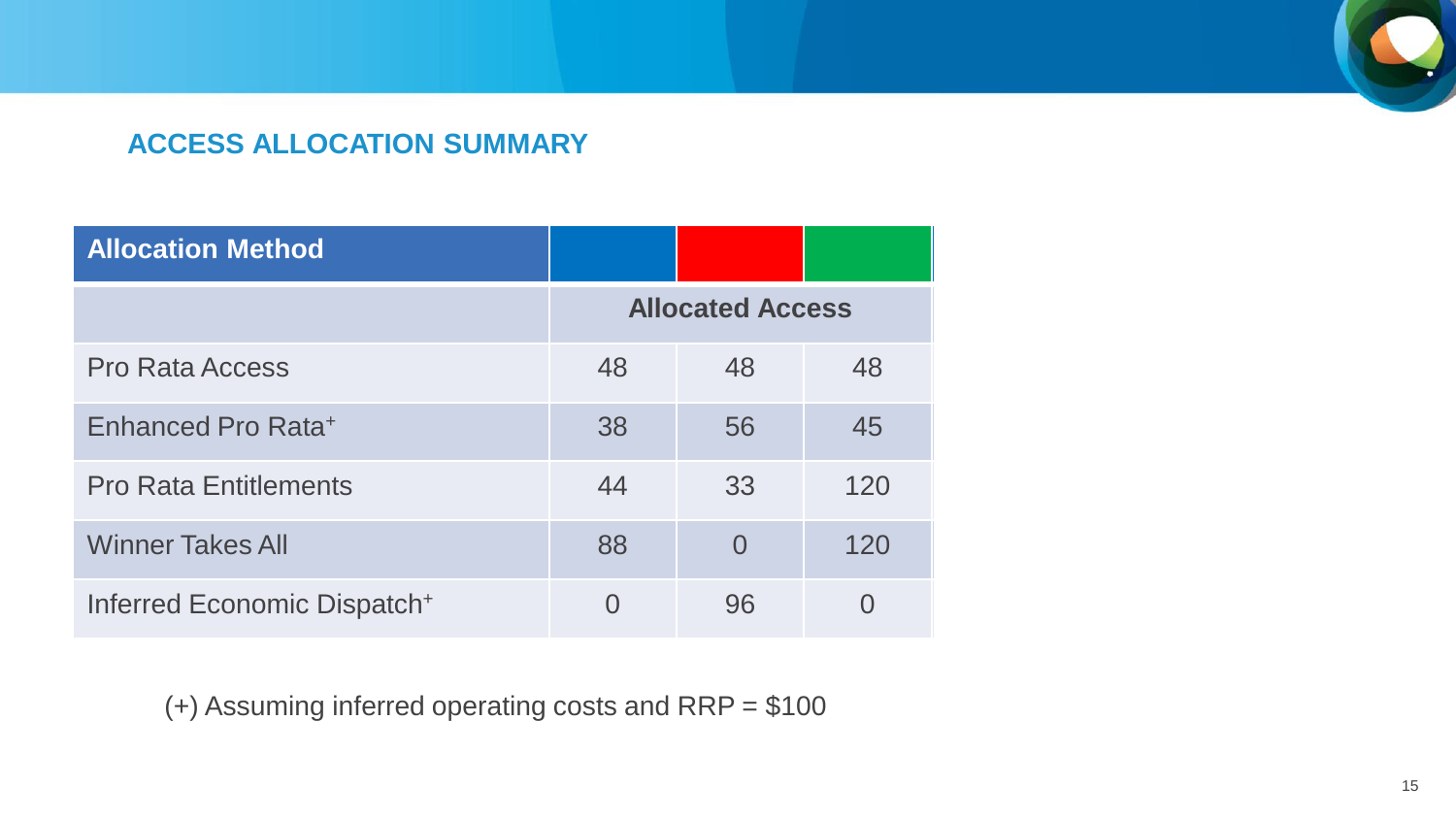

### **EFFECTIVE ACCESS**

| <b>Allocation Method</b>     |                         |                |          |                           |                |     |
|------------------------------|-------------------------|----------------|----------|---------------------------|----------------|-----|
|                              | <b>Allocated Access</b> |                |          | <b>Effective Access*+</b> |                |     |
| <b>Pro Rata Access</b>       | 48                      | 48             | 48       | 72                        | 48             | 60  |
| Enhanced Pro Rata+           | 38                      | 56             | 45       | 56                        | 56             | 56  |
| <b>Pro Rata Entitlements</b> | 44                      | 33             | 120      | 66                        | 33             | 150 |
| <b>Winner Takes All</b>      | 88                      | $\overline{0}$ | 120      | 132                       | $\overline{0}$ | 150 |
| Inferred Economic Dispatch+  | $\overline{0}$          | 96             | $\Omega$ | $\Omega$                  | 96             |     |

(+) Assuming inferred operating costs and RRP = \$100

(\*) Effective Access = 120MW x {profit under CMM / unconstrained profit}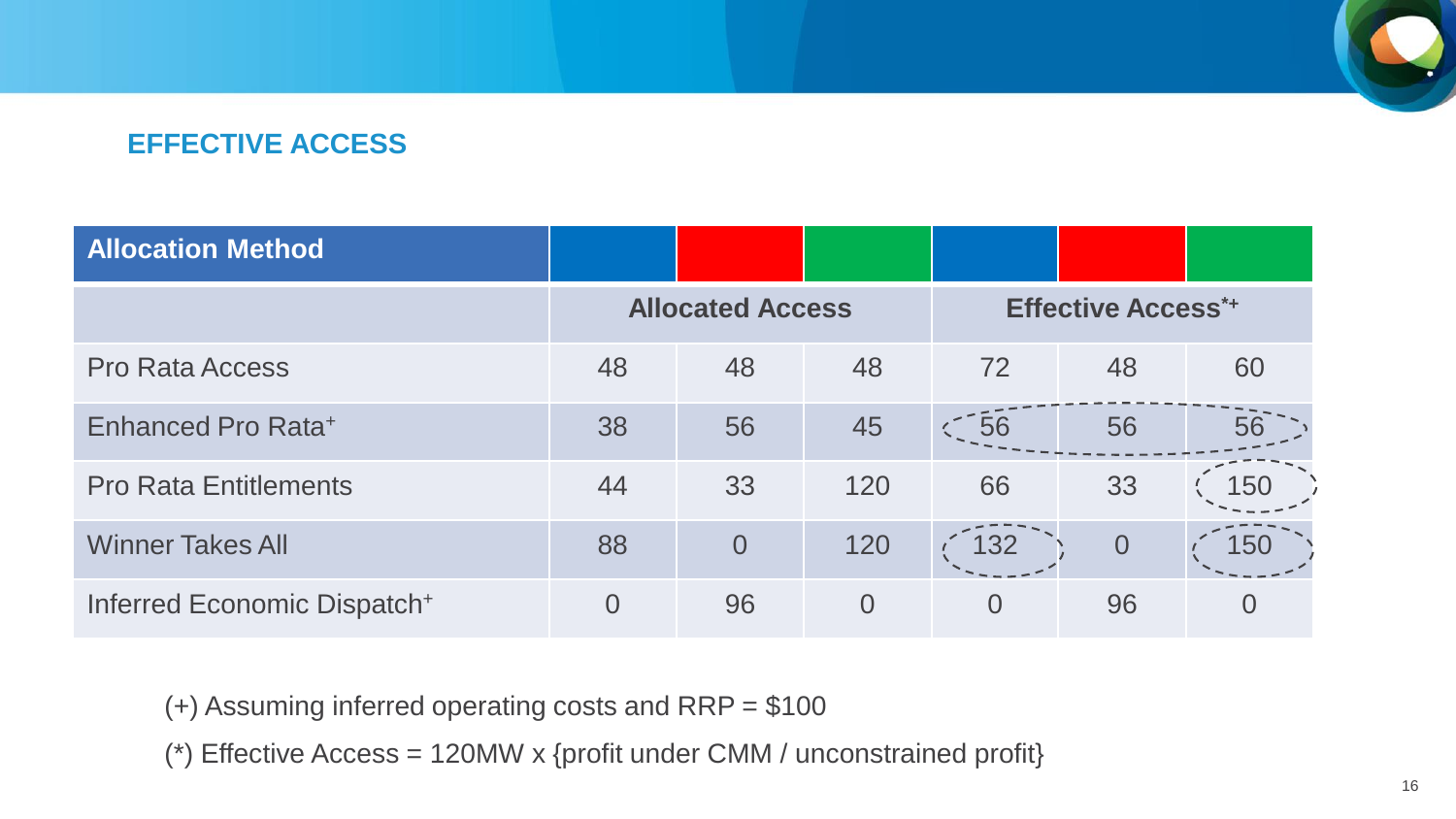#### **EVALUATION CRITERIA**

- *Simple*: easy to understand, model and implement
- *Grandfathers*: similar to today's dispatch access
- *Risk Sharing*: pool the congestion risks
- *Close to future dispatch*: to minimise LMP exposure
- *Stability in predispatch*: helps with bidding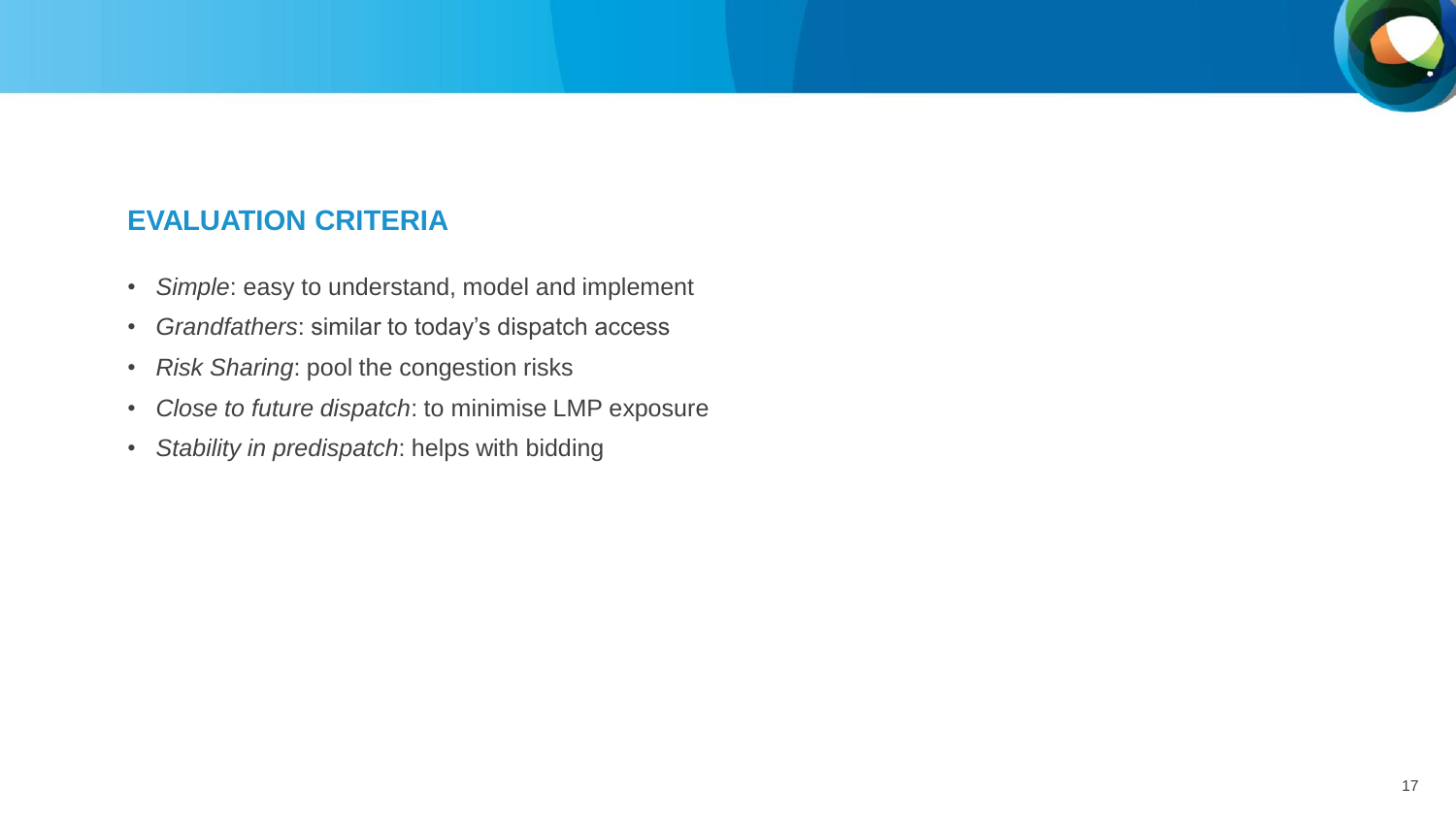

### **EVALUATION MATRIX (INDICATIVE)**

|                                  | <b>PRA</b>                | <b>Enh PR</b>             | <b>PRE</b>     | <b>WTA</b>                | <b>IED</b>                |
|----------------------------------|---------------------------|---------------------------|----------------|---------------------------|---------------------------|
| Simple/Transparent               | $\checkmark$              | $\boldsymbol{\mathsf{x}}$ |                |                           | $\boldsymbol{\mathsf{x}}$ |
| Grandfathering                   | $\boldsymbol{\mathsf{x}}$ | $\mathbf x$               | $\mathcal{P}$  |                           | ?                         |
| <b>Risk Sharing</b>              | $\cdot$                   |                           | $\overline{?}$ | $\boldsymbol{\mathsf{x}}$ | $\mathbf x$               |
| <b>Close to Dispatch</b>         | $\mathbf x$               | $\mathbf x$               | $\mathbf x$    | ?                         |                           |
| <b>Stability in Pre-dispatch</b> |                           | $\mathcal{P}$             |                |                           | റ                         |